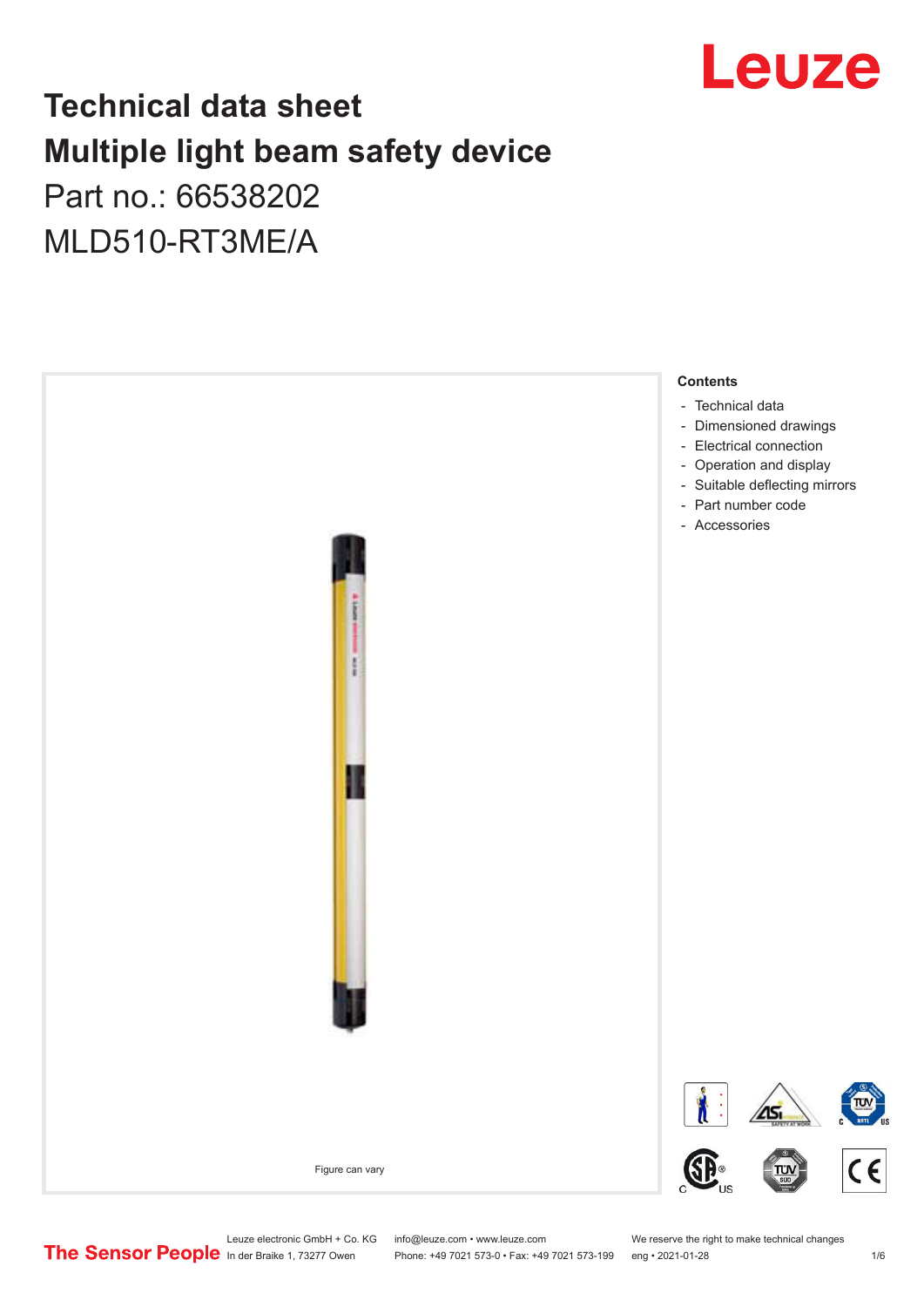## <span id="page-1-0"></span>**Technical data**

# Leuze

### **Basic data**

| <b>Series</b> | <b>MLD 500</b> |
|---------------|----------------|
| Device type   | Transceiver    |
|               |                |

### **Functions**

| <b>Functions</b>               | Automatic restart |
|--------------------------------|-------------------|
| Integrated laser alignment aid | <b>No</b>         |
| Integrated muting indicator    | Yes               |

### **Characteristic parameters**

| Type                   | 4, IEC/EN 61496           |
|------------------------|---------------------------|
| <b>SIL</b>             | 3, IEC 61508              |
| <b>SILCL</b>           | 3, IEC/EN 62061           |
| Performance Level (PL) | e, EN ISO 13849-1         |
| MTTF <sub>d</sub>      | 204 years, EN ISO 13849-1 |
| $PFH_n$                | 6.6E-09 per hour          |
| Mission time $T_{M}$   | 20 years, EN ISO 13849-1  |
| Category               | 4, EN ISO 13849           |

### **Protective field data**

**Operating range** 0.5 ... 6 m

### **Optical data**

| Number of beams                 | 3 Piece(s)    |
|---------------------------------|---------------|
| Beam spacing                    | 400 mm        |
| Light source                    | LED, Infrared |
| <b>LED light wavelength</b>     | 850 nm        |
| <b>Transmitted-signal shape</b> | Pulsed        |
|                                 |               |

### **Electrical data**

**Protective circuit COVER COVER COVER COVER COVER COVER COVER COVER COVER COVER COVER COVER COVER COVER COVER COVER COVER COVER COVER COVER COVER COVER COVER COVER COVER COVER COVER COVER COVER COVER COVER COVER COVER CO** 

Short circuit protected

140 mA

**Performance data Supply voltage U<sub>B</sub> Current consumption from AS-i circuit**

26.5 ... 31.6 V

### **Outputs**

**Number of digital switching outputs** 1 Piece(s)

### **Switching outputs**

| Type                         | Digital switching output |
|------------------------------|--------------------------|
| Switching voltage high, min. | 18.2 V                   |
| Switching voltage low, max.  | 2.5V                     |
| Switching voltage, typ.      | 23 V                     |
| Voltage type                 | DC                       |
|                              |                          |

### **Timing**

**Response time** 30 ms **Restart delay time** 100 ms

### **Interface**

**Type** AS-Interface Safety at Work

|                         | AS-i                                        |                              |
|-------------------------|---------------------------------------------|------------------------------|
|                         | <b>Function</b>                             | Process                      |
|                         | AS-i profile                                | $S - 7.B.1$                  |
|                         | <b>Slave address</b>                        | 1.31 programmable, default=0 |
|                         | Cycle time acc. to AS-i specifica-<br>tions | Max. 5 ms ms                 |
|                         | <b>Connection</b>                           |                              |
|                         | <b>Number of connections</b>                | 2 Piece(s)                   |
|                         | <b>Connection 1</b>                         |                              |
|                         | <b>Function</b>                             | Machine interface            |
|                         | <b>Type of connection</b>                   | Connector                    |
|                         | <b>Thread size</b>                          | M <sub>12</sub>              |
|                         | <b>Material</b>                             | Metal                        |
|                         | No. of pins                                 | $5 - pin$                    |
|                         |                                             |                              |
|                         | <b>Connection 2</b>                         |                              |
|                         | <b>Function</b>                             | External muting indicator    |
|                         | <b>Type of connection</b>                   | Connector                    |
|                         | <b>Thread size</b>                          | M <sub>12</sub>              |
|                         | No. of pins                                 | 5-pin                        |
|                         |                                             |                              |
|                         | <b>Mechanical data</b>                      |                              |
| Dimension (W x H x L)   |                                             | 52 mm x 900 mm x 64.7 mm     |
| <b>Housing material</b> |                                             | Metal                        |
| <b>Metal housing</b>    |                                             | Aluminum                     |
|                         | Lens cover material                         | Plastic / PMMA               |
|                         | <b>Material of end caps</b>                 | Diecast zinc                 |
|                         | Net weight                                  | 2,000q                       |
|                         | <b>Housing color</b>                        | Yellow, RAL 1021             |
|                         | <b>Type of fastening</b>                    | Groove mounting              |
|                         |                                             | Swivel mount                 |
|                         |                                             |                              |
|                         | <b>Operation and display</b>                |                              |
|                         | Type of display                             | Integrated muting indicator  |
|                         |                                             | LED                          |
|                         | <b>Number of LEDs</b>                       | 2 Piece(s)                   |
|                         | <b>Environmental data</b>                   |                              |
|                         | Ambient temperature, operation              | $-3055$ °C                   |
|                         | Ambient temperature, storage                | -40  75 °C                   |
|                         | <b>Relative humidity (non-condensing)</b>   | 095%                         |
|                         |                                             |                              |
|                         | <b>Certifications</b>                       |                              |
|                         | Degree of protection                        | IP 67                        |
|                         | <b>Protection class</b>                     | III                          |
|                         | <b>Certifications</b>                       | c CSA US                     |
|                         |                                             | c TÜV NRTL US                |

TÜV Süd

US 7,741,595 B

**US patents** US 6,418,546 B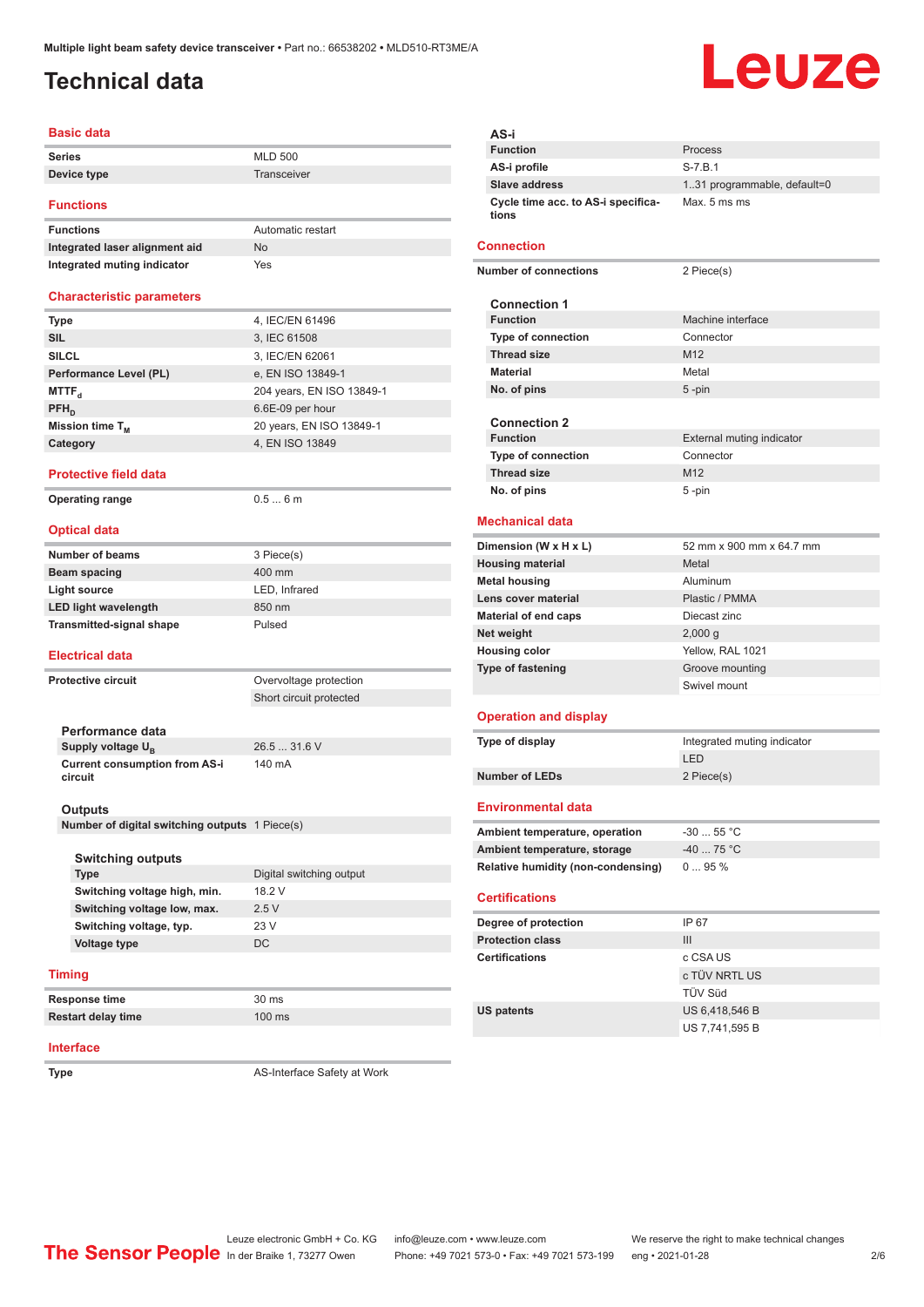## <span id="page-2-0"></span>**Technical data**

| <b>Customs tariff number</b> | 85365019 |
|------------------------------|----------|
| eCl@ss 5.1.4                 | 27272703 |
| eCl@ss 8.0                   | 27272703 |
| eCl@ss 9.0                   | 27272703 |
| eCl@ss 10.0                  | 27272703 |
| eCl@ss 11.0                  | 27272703 |
| <b>ETIM 5.0</b>              | EC001832 |
| <b>ETIM 6.0</b>              | EC001832 |
| <b>ETIM 7.0</b>              | EC001832 |

## **Dimensioned drawings**

All dimensions in millimeters



## **Electrical connection**

**Connection 1**

| <b>Function</b>    | Machine interface |
|--------------------|-------------------|
| Type of connection | Connector         |
| <b>Thread size</b> | M12               |
| <b>Type</b>        | Male              |
| <b>Material</b>    | Metal             |
| No. of pins        | $5$ -pin          |
| Encoding           | A-coded           |

**Pin Pin assignment Conductor Conductor Color** 

|                | $AS-i+$ | Brown        |
|----------------|---------|--------------|
| $\overline{2}$ | n.c.    | White        |
| 3              | AS-i-   | <b>Blue</b>  |
| 4              | n.c.    | <b>Black</b> |
| 5              | n.c.    | Gray         |



Leuze

### **Connection 2**

| <b>Function</b>    | External muting indicator |
|--------------------|---------------------------|
| Type of connection | Connector                 |
| <b>Thread size</b> | M12                       |
| <b>Type</b>        | Female                    |
| <b>Material</b>    | Metal                     |
| No. of pins        | $5$ -pin                  |
| Encoding           | A-coded                   |

Leuze electronic GmbH + Co. KG info@leuze.com • www.leuze.com We reserve the right to make technical changes<br>
The Sensor People in der Braike 1, 73277 Owen Phone: +49 7021 573-0 • Fax: +49 7021 573-199 eng • 2021-01-28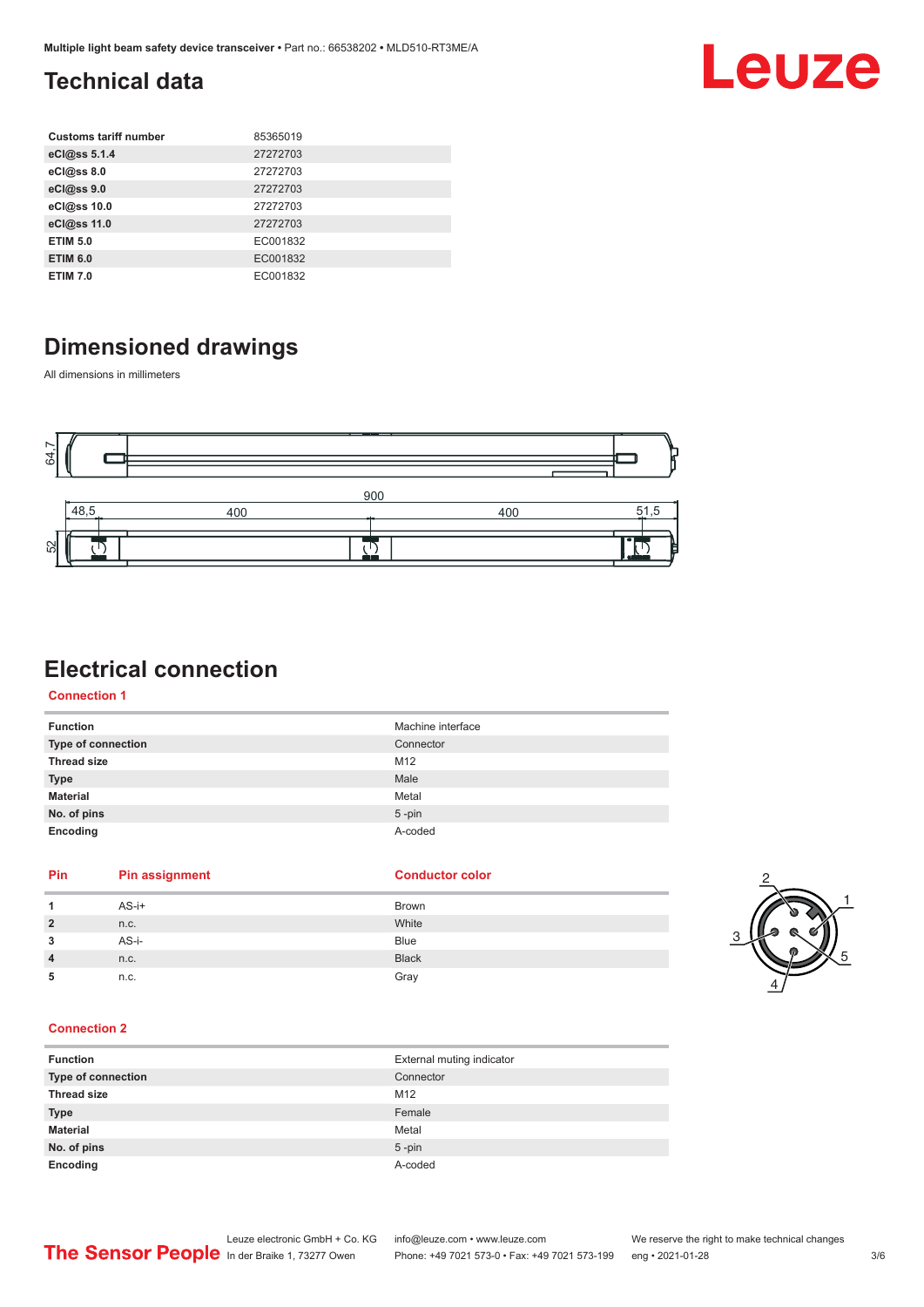## <span id="page-3-0"></span>**Electrical connection**

# **Leuze**

| <b>Pin</b>     | <b>Pin assignment</b>       |
|----------------|-----------------------------|
|                | $AS-i+$                     |
| $\overline{2}$ | 0 V (auxiliary supply)      |
| 3              | $AS-i-$                     |
| 4              | +24 V DC (auxiliary supply) |
| 5              | n.c.                        |

## **Operation and display**

| LED            | <b>Display</b>                                         | <b>Meaning</b>                                       |
|----------------|--------------------------------------------------------|------------------------------------------------------|
|                | Red, continuous light                                  | OSSD off.                                            |
|                | Green, continuous light                                | OSSD on                                              |
|                | Red, flashing, 1 Hz                                    | External error                                       |
|                | Red, flashing, 10 Hz                                   | Internal error                                       |
|                | Green, flashing, 1 Hz                                  | Weak signal, device not optimally aligned or soiled. |
| $\overline{2}$ | Yellow, continuous light                               | Start/restart interlock locked.                      |
|                | Off                                                    | No voltage on AS-i cable.                            |
|                | Red, continuous light                                  | AS-i slave not communicating with AS-i master        |
|                | Yellow, flashing                                       | AS-i slave has invalid address 0                     |
|                | Red/green, flashing alternately                        | AS-i slave device error or AS-i connection defective |
|                | Green, continuous light, flashing red at the same time | Periphery error                                      |
|                | Green, continuous light                                | AS-i slave communicating with AS-i master            |

## **Suitable deflecting mirrors**

| Part no. | <b>Designation</b> | <b>Article</b>    | <b>Description</b>                                                                                                                    |
|----------|--------------------|-------------------|---------------------------------------------------------------------------------------------------------------------------------------|
| 66500200 | MLD-M003           | Deflecting mirror | Number of beams: 3 Piece(s)<br>Beam spacing: 400 mm<br>Type of fastening: Groove mounting, Swivel mount, Mounting on Device<br>Column |
| 66500201 | MLD-XM03           | Deflecting mirror | Number of beams: 3 Piece(s)<br>Beam spacing: 400 mm<br>Type of fastening: Groove mounting, Swivel mount, Mounting on Device<br>Column |

## **Part number code**

Part designation: **MLDxyy-zab/t**

| MLD       | Multiple light beam safety device                                                                                                                                 |
|-----------|-------------------------------------------------------------------------------------------------------------------------------------------------------------------|
| x         | <b>Series</b><br>3: MLD 300<br>5: MLD 500                                                                                                                         |
| <b>yy</b> | <b>Function classes</b><br>00: transmitter<br>10: automatic restart<br>12: external testing<br>20: EDM/RES<br>30: muting<br>35: timing controlled 4-sensor muting |
| z         | Device type<br>T: transmitter<br>R: receiver<br>RT: transceiver<br>xT: transmitter with high range<br>xR: receiver for high range                                 |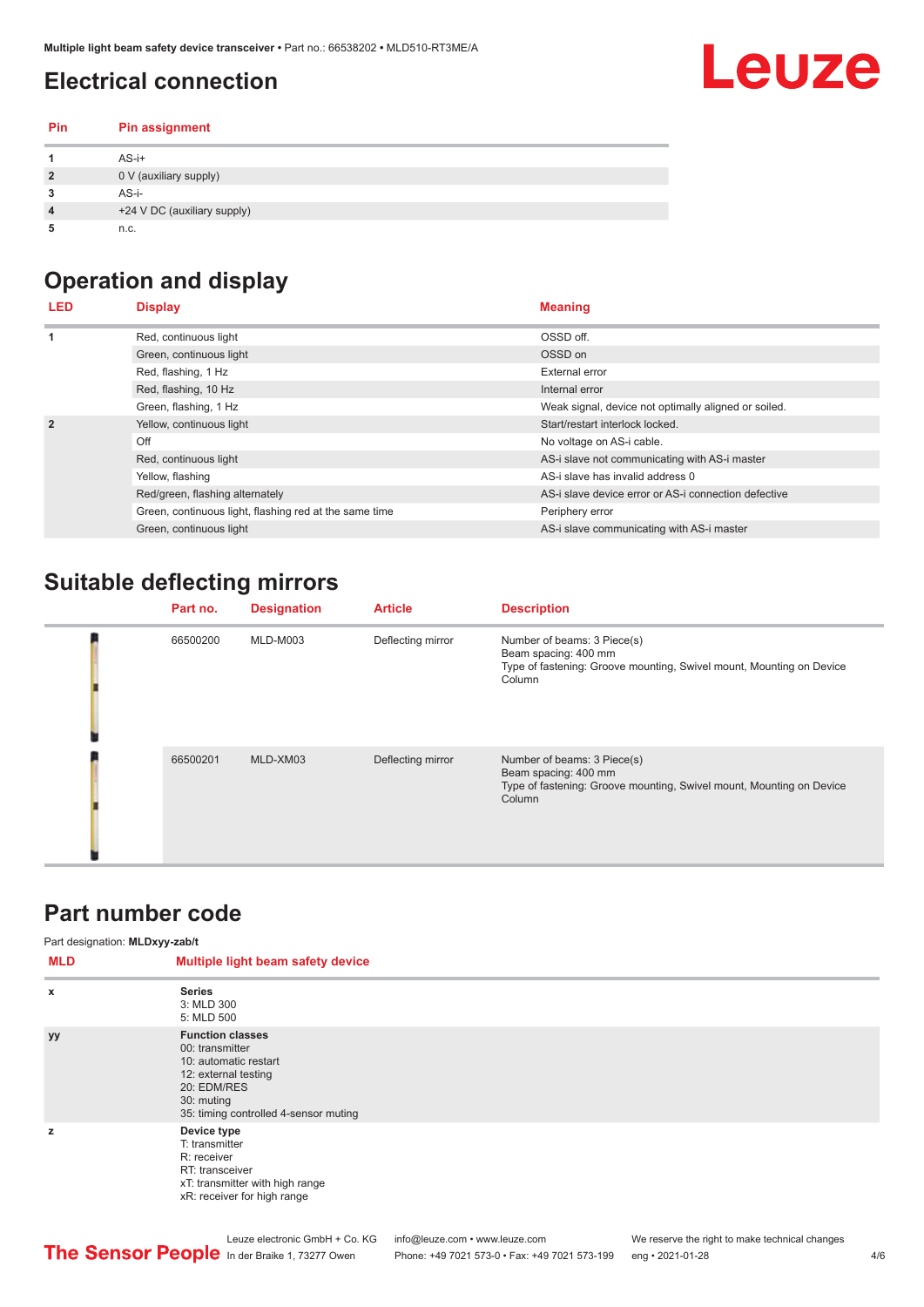**MLD Multiple light beam safety device**

## <span id="page-4-0"></span>**Part number code**

| a           | Number of beams                                                                                                                                                                                                                                                                                   |
|-------------|---------------------------------------------------------------------------------------------------------------------------------------------------------------------------------------------------------------------------------------------------------------------------------------------------|
| b           | Option<br>L: integrated laser alignment aid (for transmitter/receiver)<br>M: integrated status indicator (MLD 320, MLD 520) or integrated status and muting indicator (MLD 330, MLD 335, MLD 510/A, MLD 530,<br>MLD 535)<br>E: connection socket for external muting indicator (AS-i models only) |
| /t          | Safety-related switching outputs (OSSDs), connection technology<br>-: transistor output, M12 plug<br>A: integrated AS-i interface, M12 plug, (safety bus system)                                                                                                                                  |
| <b>Note</b> |                                                                                                                                                                                                                                                                                                   |
|             | $\&$ A list with all available device types can be found on the Leuze website at www.leuze.com.                                                                                                                                                                                                   |

### **Accessories**

## Connection technology - Connection cables

|   |      | Part no. | <b>Designation</b> | <b>Article</b>   | <b>Description</b>                                                                                                                                           |
|---|------|----------|--------------------|------------------|--------------------------------------------------------------------------------------------------------------------------------------------------------------|
| ▩ | VII. | 50133859 | KD S-M12-5A-P1-020 | Connection cable | Connection 1: Connector, M12, Axial, Female, A-coded, 5-pin<br>Connection 2: Open end<br>Shielded: Yes<br>Cable length: 2,000 mm<br>Sheathing material: PUR  |
| ≝ |      | 50136146 | KD S-M12-5A-P1-250 | Connection cable | Connection 1: Connector, M12, Axial, Female, A-coded, 5-pin<br>Connection 2: Open end<br>Shielded: Yes<br>Cable length: 10,000 mm<br>Sheathing material: PVC |

## Mounting technology - Swivel mounts

| Part no. | <b>Designation</b> | <b>Article</b>       | <b>Description</b>                                                                                                                                          |
|----------|--------------------|----------------------|-------------------------------------------------------------------------------------------------------------------------------------------------------------|
| 560340   | BT-SET-240BC       | Mounting bracket set | Fastening, at system: Through-hole mounting<br>Mounting bracket, at device: Clampable<br>Type of mounting device: Turning, 240°<br>Material: Metal          |
| 540350   | BT-SET-240BC-E     | Mounting bracket set | Fastening, at system: Through-hole mounting<br>Mounting bracket, at device: Clampable<br>Type of mounting device: Turning, 240°<br>Material: Metal, Plastic |